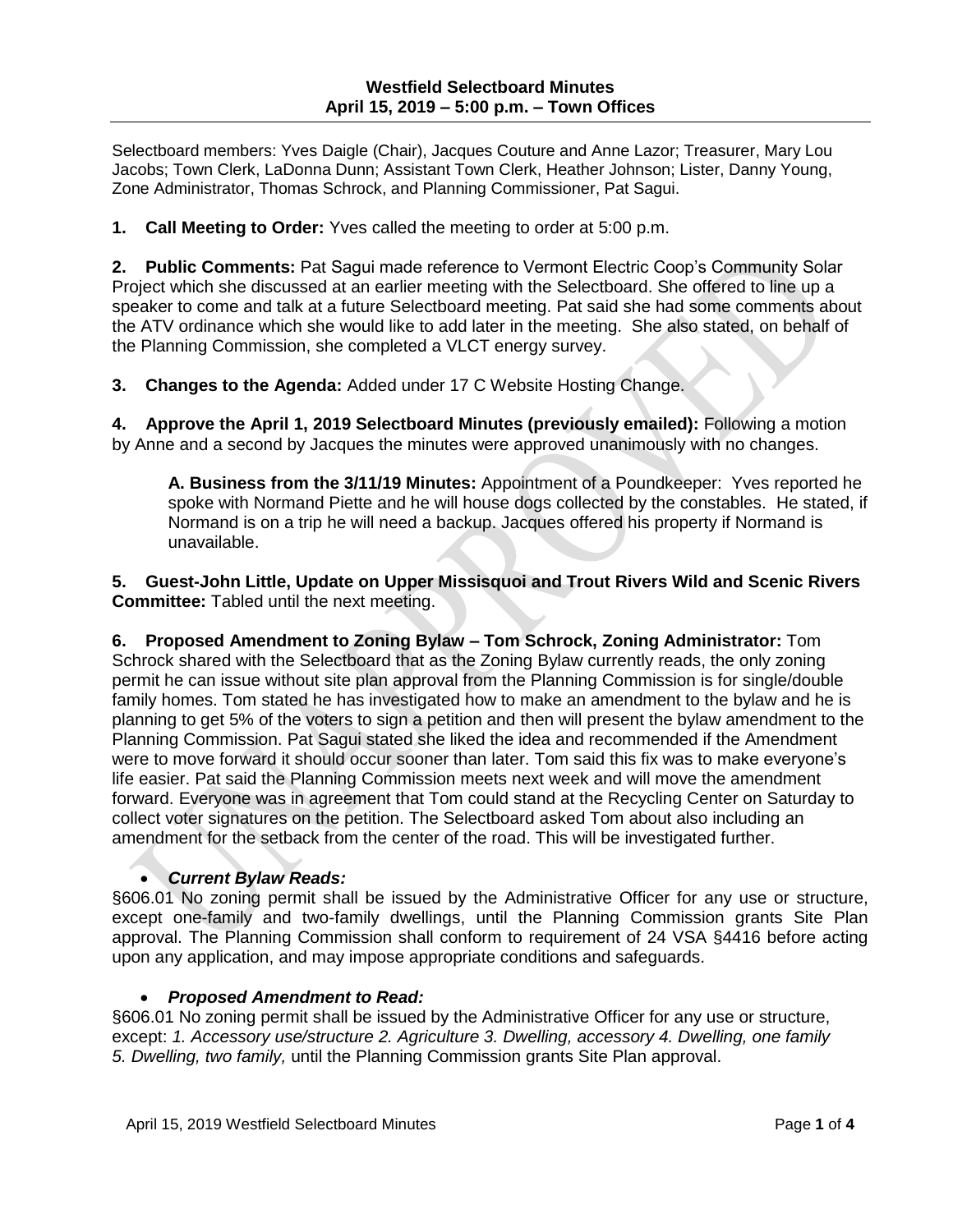**7. Discuss Zoning Variance for Town Garage Expansion:** The Selectboard asked Zoning Administrator, Tom Schrock, if there was a municipal exemption for setbacks from a state highway. Jacques and Yves measured the proposed expansion site and it fell three feet short of meeting the setback. The possibility of applying for a variance was discussed. Pat Sagui said all the statutory criteria have to be met for the Planning Commission to be able issue a variance. Jacques asked if the board can pursue a municipal exemption for zoning and Tom stated he would check. Jacques made a motion to create a second bylaw amendment (to add on to Tom's original amendment) to change the Village District to a forty (40') frontage setback from the road right of way. Anne seconded with the vote passing unanimously.

**A. Roof on Town Office/Chimney:** Since it had been months since the initial quote, Yves talked to Ethan Bathalon and asked for an updated quote for the roof and chimney work needed at the Town Offices. There was a motion by Jacques to hire Ethan Bathalon to replace the roof and build the chimney not to exceed the budgeted amount of \$11,500.00. Anne seconded and the motion passed unanimously. Yves will call Ethan to let him know and schedule the work.

**8. Sign Mowing Contract:** Following a motion by Yves and a second by Anne the Selectboard was in in agreement to accept Tom Schrock's contact in the amount of \$1,700 for mowing services including the areas around the Community Center and adjoining playground, the Common, the Clerk's office and abutting recreation area. The Selectboard reviewed and signed the contract provided by Tom. The contract amount does not include spring cleanup. Currently the spring cleanup is being completed by Don Berthiaume.

**9. Listers Report: Sign Certificate of No Appeal or Suit Pending – PVR 4155:** Lister Danny Young stated each year the Listers need to certify this information. There was a motion by Jacques, and a second by Anne concurring with the Listers that there are no lawsuits or appeals pending. The motion passed unanimously. The Selectboard signed the PVR 4155 form. Danny also stated the reappraisal home visits will begin in July. Danny said the contract is for each home to be visited. Pictures will be taken of the properties. A tablet has been ordered for the Listers field work. A question was asked about who decides what neighborhoods are valued the highest. The answer was the reappraisal team.

# **10. Road Updates:**

- **A. ATV Permit and Draft Ordinance:** A lengthy discussion ensued about the specifics to be put in an ordinance and about the pros and cons of issuing a town permit. Pat Sagui brought up good points about the language in the draft ordinance which included:
	- 1. People are in bed before 10 p.m.
	- 2. She had a concern for wildlife that travel in the evening at dusk.
	- 3. She had a concern for safety at dusk as it is risker and harder to see.
	- 4. Vote was very close as a friendly reminder to the Selectboard.

The Selectboard had a discussion about all town roads designated for ATV use and stated they would agree to all town maintained roads which would only include class 1, class 2, and class 3 roads in order to minimize damage to class 4 roads/legal trails which the Town does not maintain. It was decided the Town Clerk's office would issue permits at no charge and would distribute copies of the proposed ordinance as well as a map of the roads.

**B. Progress Report on Radar Signs:** Mary Lou stated she received a quote from Johnson Hardware for \$12,810. She will be submit her questions to Nate Covey this week to see what the next requirement is.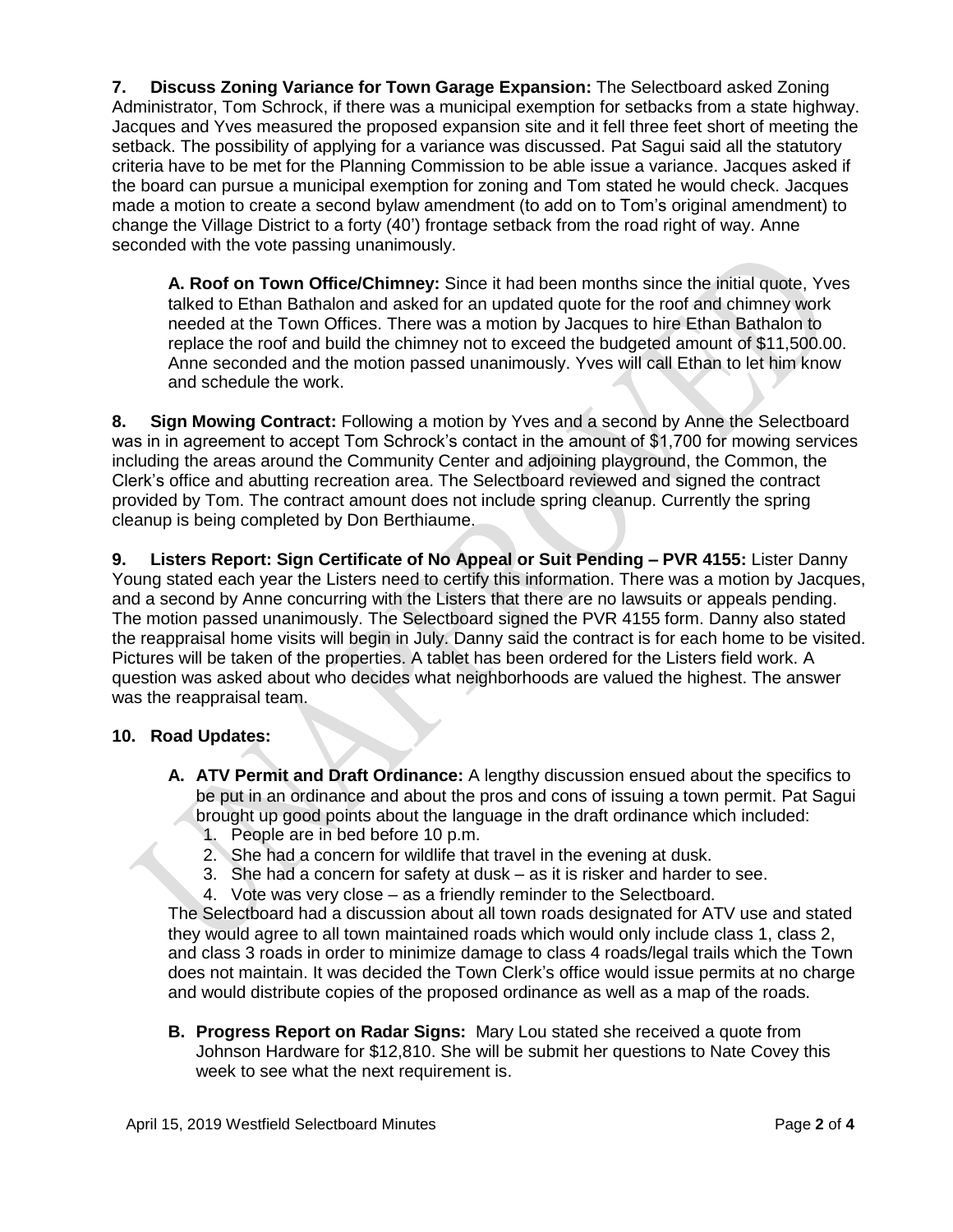- **C. Hisman Trees in Power Lines on School Street:** The trees on the Hisman property are not on town property  $-2$  huge pine trees. Eric stated when he plows the blade touches the trees. Mary Lou will call the electric company to see if they will consider removing the trees because the trees are around the power lines. The property owners are in agreement to remove the trees.
- **D. Discuss Town Garage Expansion/Community Facilities Loan and Grant Program:** Jacques and LaDonna are working with the grant coordinator to meet the deadline requirements.
- **E. Gagne Fence-Buck Hill Rd.** Yves spoke with the Gagne's. He stated a new fence is being re-erected and they expressed a concern about the tar being torn up on their driveway. Yves suggested putting up a stake to indicate where the fence is located.

# **11. Treasurer's Report-Mary Lou Jacobs, Treasurer:**

**A. Approve Warrants for Expenditures Dated 3/6, 3/13, 3/20, 3/27 & 4/3/2019:** Following a motion by Anne and second by Jacques all were in agreement to approve the warrants as listed.

**B. Financial Update:** Mary Lou gave a financial update to the Selectboard and stated we have received the State Aid to Highways money. Additional funds will be needed to pay the bills until the tax money begins to come in. Jacques asked if the Auditors reconciled the money deposited to the money spent. Mary Lou said it was complicated because of how the money gets entered into NEMRC. He also asked if all of the money for the town wide reappraisal has been deposited into the credit union account. Mary Lou stated there is one payment of approximately \$4000 needs to be transferred from the general account to the credit union account.

**C. Line of Credit with Community National Bank:** It has been determined the Selectboard can establish a line of credit with Community National Bank at 2.5% in anticipation of tax revenue. The money would be drawn upon as needed and the interest is only paid on what is borrowed. The Selectboard can determine the amount of the line of credit. There was a motion by Yves and second by Anne to establish a line of credit for \$100,000 at 2.5% interest at Community National Bank. The motion passed unanimously.

**D. Edward Jones Investment Account Update:** Mary Lou reviewed the monthly statement with the Selectboard stating there is approximately \$190,000 invested with Edward Jones.

**12. Sign Cemetery Contract for Cleaning/Repairing of Headstones at the Westfield Cemetery:** The Selectboard signed the agreement as approved by the voters at Town Meeting.

**13. Sheriff's Report for March:** Tabled due to no report.

**14. Library-Replace Window Blinds and Flagpole Repair:** Yves will look at the flagpole to see what is required. Many of the window blinds at the Library have broken. Jacques made a motion to approve new window blinds to be installed at the Library. Anne seconded the motion which passed unanimously. Yves will take measurements and the pull down blinds like at the Community Center will be ordered.